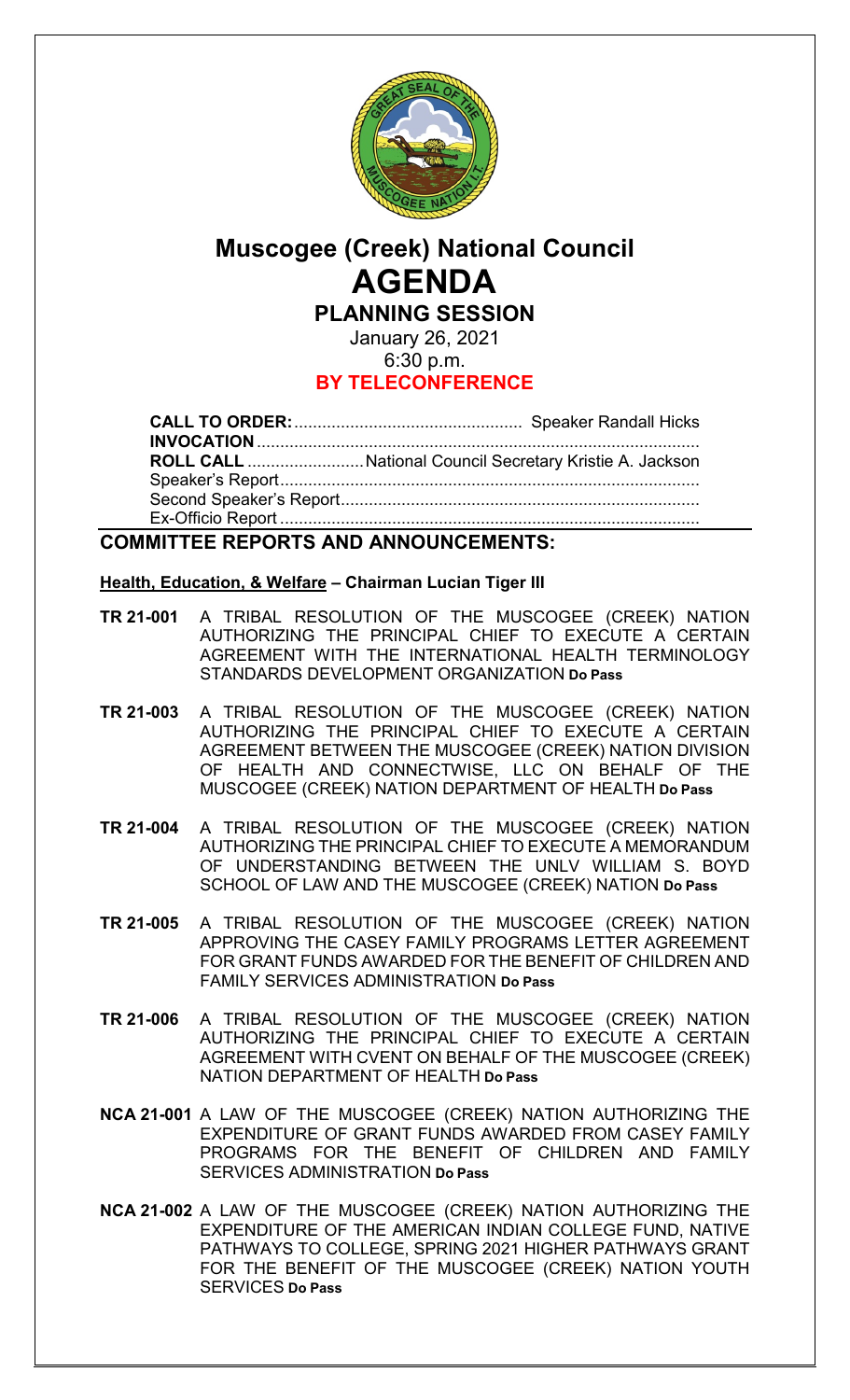# Planning Session January 26, 2021 Page 2

- a) Items for Consideration
- b) Scheduled Committee Dates
- c) Other Announcements

#### **Land, Natural Resources & Cultural Preservation – Chairman Mark Randolph**

- **TR 21-007** A TRIBAL RESOLUTION OF THE MUSCOGEE (CREEK) NATION AUTHORIZING THE PRINCIPAL CHIEF TO EXECUTE AN ENGAGEMENT LETTER AND TERMS OF ENGAGEMENT WITH THE LAW FIRM FOSTER GARVEY FOR LEGAL SERVICES ON BEHALF OF THE MUSCOGEE (CREEK) NATION HISTORIC AND CULTURAL PRESERVATION DEPARTMENT **Do Pass**
- **TR 21-008** A TRIBAL RESOLUTION OF THE MUSCOGEE (CREEK) NATION AUTHORIZING THE MUSCOGEE (CREEK) NATION NATURAL RESOURCE CONSERVATION DISTRICT TO ENTER INTO A COOPERATIVE AGREEMENT WITH THE OKLAHOMA ASSOCIATION OF CONSERVATION DISTRICTS **Do Pass**
- **TR 21-009** A TRIBAL RESOLUTION OF THE MUSCOGEE (CREEK) NATION AUTHORIZING THE PRINCIPAL CHIEF TO EXECUTE A UNITED STATES DEPARTMENT OF INDIAN AFFAIRS RIGHT-OF-WAY APPLICATION AND THE GRANTING OF A CONSERVATION EASEMENT LOCATED IN MUSKOGEE COUNTY, OKLAHOMA, ON BEHALF OF THE MUSCOGEE (CREEK) NATION **Do Pass**
- **TR 21-010** A TRIBAL RESOLUTION OF THE MUSCOGEE (CREEK) NATION AUTHORIZING THE PRINCIPAL CHIEF TO EXECUTE A CONTRACT WITH WILSON EXCAVATION, LLC. FOR THE CIVIL CONSTRUCTION OF THE BERRYHILL ACRES HOUSING PROJECT IN OKMULGEE, OKLAHOMA **Do Pass**
- **TR 21-013** A TRIBAL RESOLUTION OF THE MUSCOGEE (CREEK) NATION AMENDING TR 13-015 (A TRIBAL RESOLUTION OF THE MUSCOGEE (CREEK) NATION AUTHORIZING THE PRINCIPAL CHIEF TO EXECUTE A CONTRACT FOR THE PURCHASE OF PROPERTY LOCATED IN CREEK COUNTY, OKLAHOMA) **Do Pass**
- **TR 21-014** A TRIBAL RESOLUTION OF THE MUSCOGEE (CREEK) NATION AMENDING TR 13-095 (A TRIBAL RESOLUTION OF THE MUSCOGEE (CREEK) NATION AUTHORIZING THE PRINCIPAL CHIEF TO EXECUTE A CONTRACT FOR THE PURCHASE OF PROPERTY LOCATED IN OKFUSKEE COUNTY, OKLAHOMA) **Do Pass**
- **NCA 21-003** A LAW OF THE MUSCOGEE (CREEK) NATION AUTHORIZING THE EXPENDITURE OF THE ANDREW W. MELLON FOUNDATION 2020 COMMUNITY BASED ARCHIVES GRANT FOR THE BENEFIT OF THE MUSCOGEE (CREEK) NATION HISTORIC AND CULTURAL PRESERVATION DEPARTMENT **Do Pass**
- **NCA 21-005** A LAW OF THE MUSCOGEE (CREEK) NATION AMENDING MCNCA TITLE 5, CHAPTER 1 ENTITLED "PROTECTION AND PRESERVATION OF CEREMONIAL SITES" AND CHAPTER 2 ENTITLED "FINANCIAL ASSISTANCE" TO ADD LAND ACQUISITION ASSISTANCE AND EMERGENCY ASSISTANCE **Do Pass**
	- a) Items for Consideration
	- b) Scheduled Committee Dates
	- c) Other Announcements